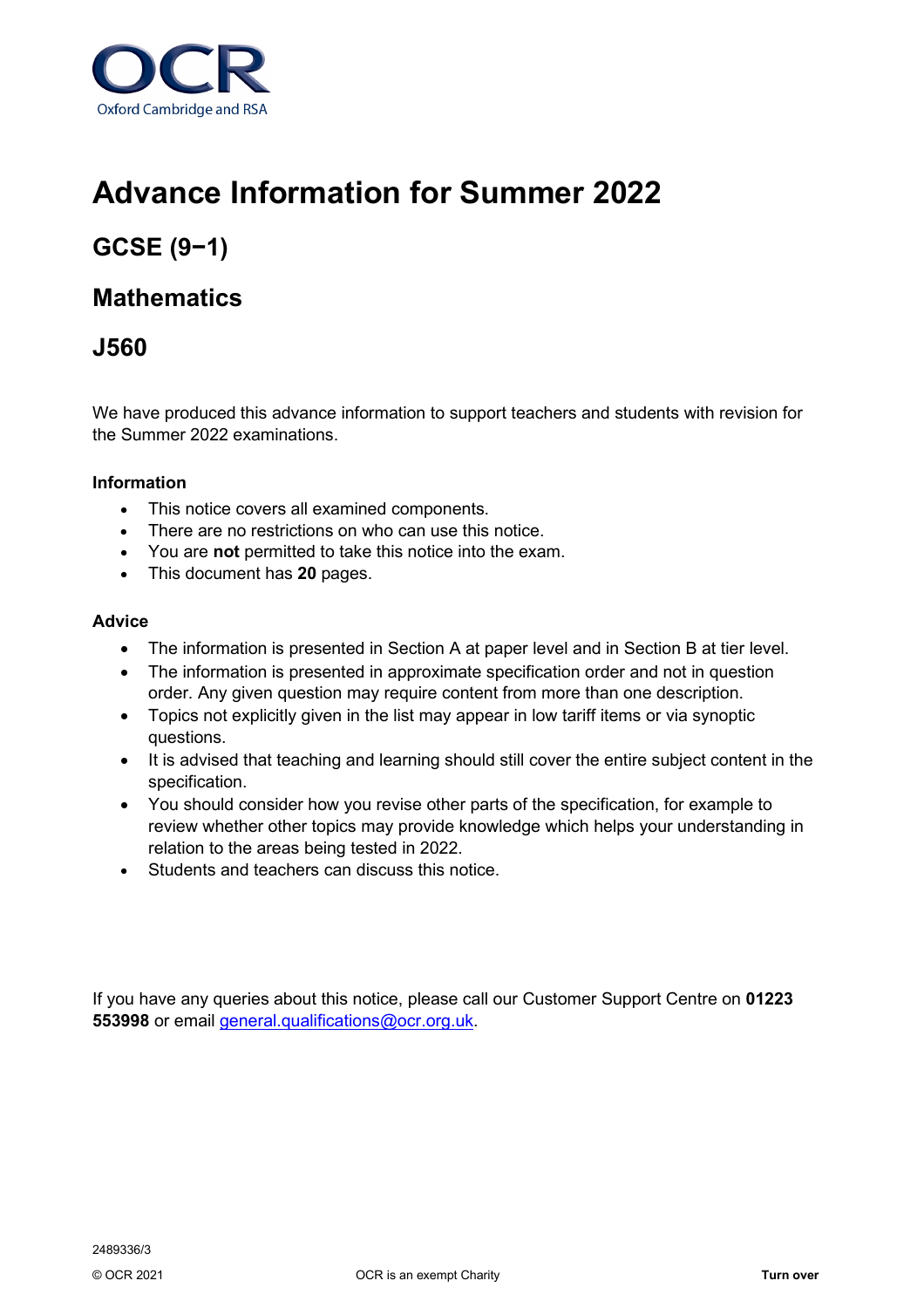## **SECTION A**

## **J560/01 Paper 1 Foundation Tier**

#### **Number** OCR1 OCR2 OCR3 OCR4

| <b>Content section</b>                       | <b>Description</b>                      |
|----------------------------------------------|-----------------------------------------|
| Arithmetic                                   | Four rules with integers                |
|                                              | Money calculations                      |
|                                              | Priority of operations                  |
|                                              | Inverse operations                      |
| Whole number theory                          | Understand number definitions and terms |
|                                              | Prime numbers                           |
| <b>Fractions</b>                             | Fraction, decimals and percentages      |
|                                              | Fraction of a quantity                  |
| Percentages                                  | Percentages of quantities               |
|                                              | Percentage change                       |
|                                              | Reverse percentages                     |
| Ordering fractions, decimals and percentages | Listing in order                        |
| Calculator                                   | Use of calculator                       |
| Standard form                                | Standard form notation                  |
| Approximation and estimation                 | Rounding                                |
|                                              | Upper and lower bounds                  |

#### **Ratio, proportion and rate of change** OCR5

| <b>Content section</b>    | <b>Description</b> |
|---------------------------|--------------------|
| l Calculations with ratio | Share into a ratio |
|                           | Use a ratio        |

| <b>Content section</b> | <b>Description</b>                |
|------------------------|-----------------------------------|
| Algebraic expressions  | Simplifying algebraic expressions |
|                        | Factorising expressions           |
| Algebraic equations    | Linear equations                  |
| Inequalities           | Solving inequalities              |
| Language of functions  | <b>Function machines</b>          |
| Graphs                 | Quadratic graphs                  |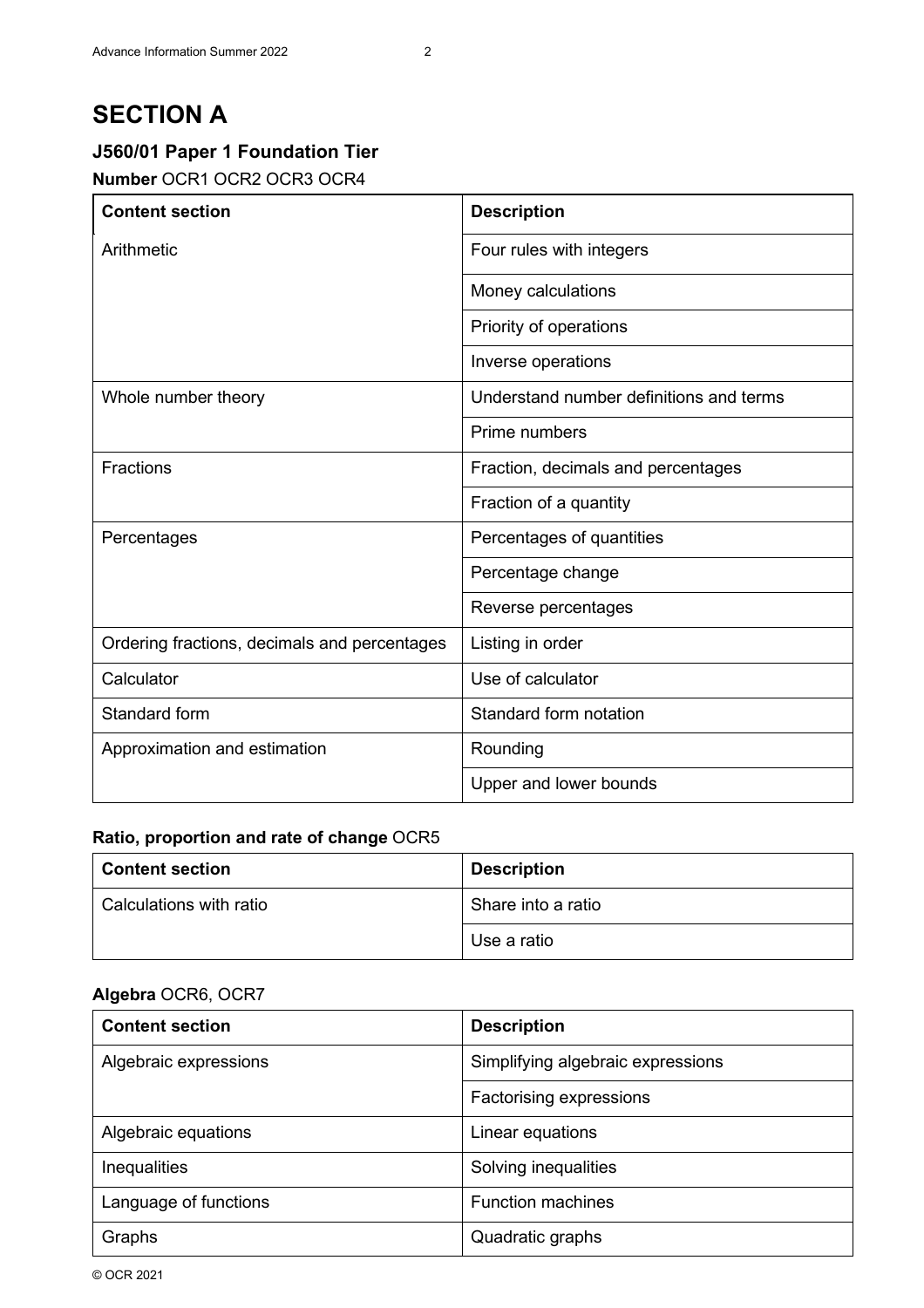| <b>Content section</b>               | <b>Description</b>                            |
|--------------------------------------|-----------------------------------------------|
| Conventions, notation and terms      | Polygons                                      |
| Angles                               | Properties of parallel lines                  |
| 3-dimensional solids                 | Properties of solids                          |
| <b>Vectors</b>                       | Column vectors                                |
| Units of measurement                 | Time                                          |
| Compound units                       | Rates                                         |
| Area calculations                    | Area of a rectangle                           |
|                                      | Area of a circle                              |
|                                      | Area of composite shapes                      |
| Volume and surface area calculations | Volume including cylinder, pyramid and sphere |

## **Probability** OCR11

None

| <b>Content section</b>             | <b>Description</b>              |
|------------------------------------|---------------------------------|
| Analysing data                     | Averages and range              |
|                                    | Scatter diagram and correlation |
|                                    | Graphical misrepresentation     |
| Interpreting and representing data | Frequency tree                  |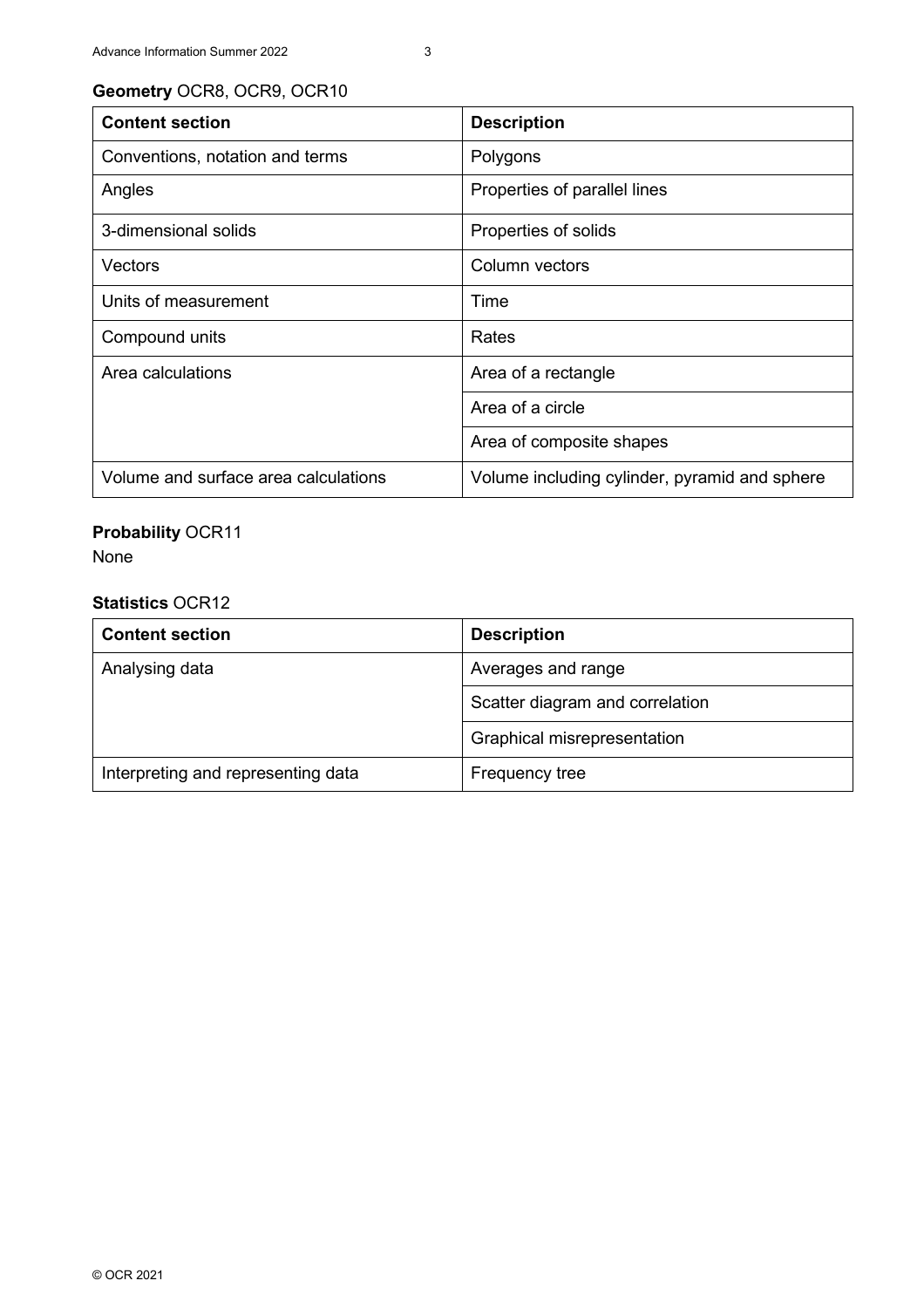#### **J560/02 Paper 2 Foundation Tier**

**Number** OCR1, OCR2, OCR3, OCR4

| <b>Content section</b>     | <b>Description</b>                            |
|----------------------------|-----------------------------------------------|
| Calculations with integers | Arithmetic with positive and negative numbers |
|                            | Division of a quantity                        |
| Whole number theory        | Prime factors                                 |
| <b>Fractions</b>           | Fraction, decimals and percentages            |
|                            | Fractions of a quantity                       |
|                            | <b>Fraction arithmetic</b>                    |
| <b>Decimal fractions</b>   | Calculations with decimals                    |
| Percentages                | Percentage conversions                        |
|                            | Percentage of a quantity                      |
| Standard form              | Standard form calculations                    |

#### **Ratio, proportion and rate of change** OCR5

| <b>Content section</b>        | <b>Description</b> |
|-------------------------------|--------------------|
| Calculations with ratio       | Simplify ratio     |
|                               | Interpreting ratio |
| Direct and inverse proportion | Inverse proportion |

| <b>Content section</b> | <b>Description</b>              |
|------------------------|---------------------------------|
| Algebraic expressions  | Multiplying out brackets        |
|                        | Formulate algebraic expressions |
| Algebraic equations    | Equations and identities        |
|                        | Solve linear equations          |
|                        | Solve quadratic equations       |
|                        | Rearrange equations             |
| Graphs                 | Equation of a straight line     |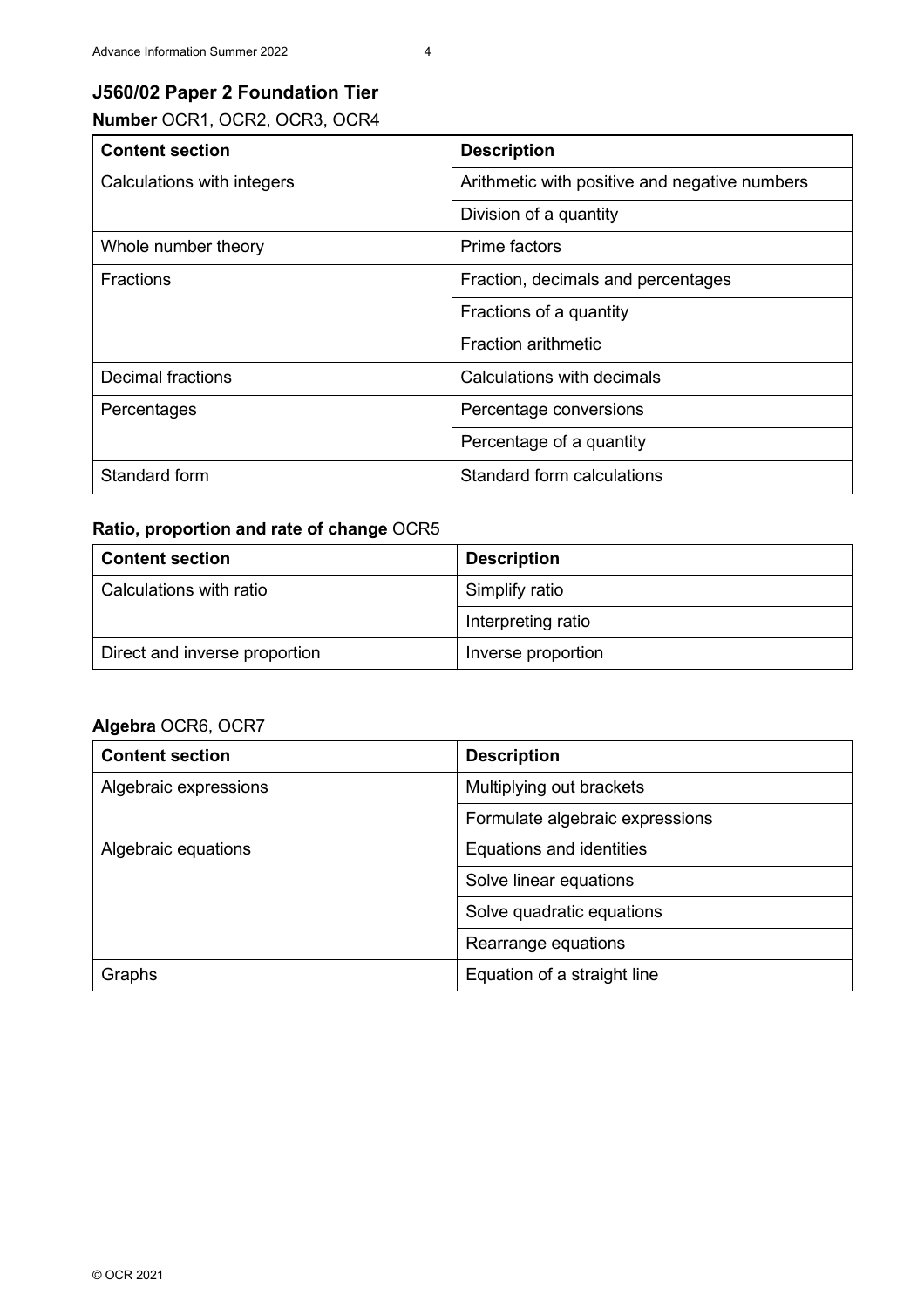| <b>Content section</b>          | <b>Description</b>                                                                  |
|---------------------------------|-------------------------------------------------------------------------------------|
| Ruler and compass constructions | Construct and interpret angle bisector, line<br>bisector and distance from a point. |
| Similarity                      | Transformations                                                                     |
| Units of measurement            | Money                                                                               |
| Maps and scale diagrams         | <b>Bearings</b>                                                                     |
| Area calculations               | Area of a triangle                                                                  |
| Triangle mensuration            | Trigonometry                                                                        |
|                                 | Exact trigonometric ratios                                                          |

## **Probability** OCR11

| <b>Content section</b>            | <b>Description</b>                   |
|-----------------------------------|--------------------------------------|
| Basic probability and experiments | Probability of equally likely events |
|                                   | Relative frequency                   |

| <b>Content section</b>             | <b>Description</b>      |
|------------------------------------|-------------------------|
| Interpreting and representing data | Bar chart and pie chart |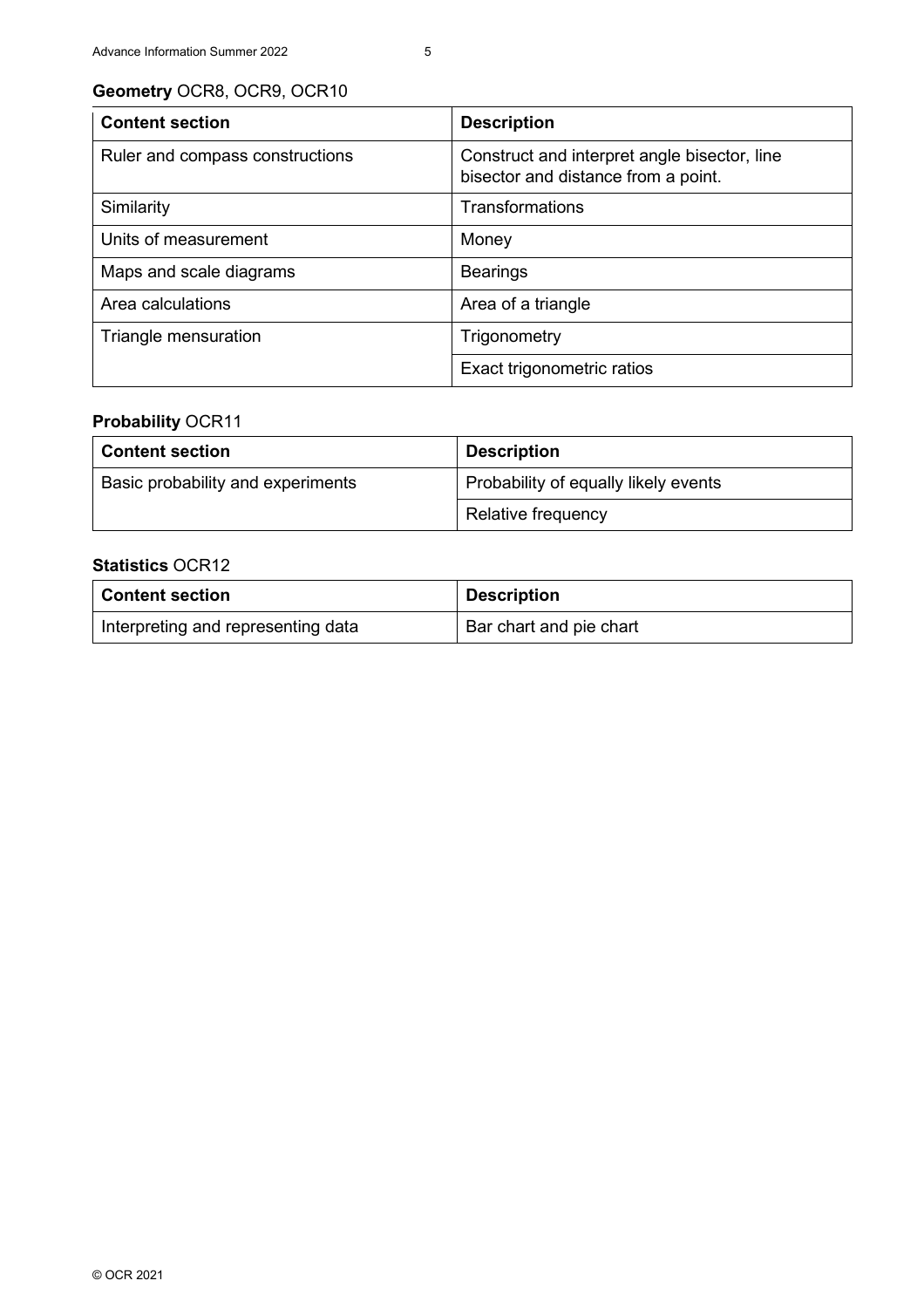### **J560/03 Paper 3 Foundation Tier**

**Number** OCR1, OCR2, OCR3, OCR4

| <b>Content section</b> | <b>Description</b>                      |
|------------------------|-----------------------------------------|
| Arithmetic             | Calculations with integers              |
|                        | Calculations with decimals              |
| Whole number theory    | Prime numbers                           |
|                        | Factors, multiples and LCM              |
|                        | Sequence rule to find a term            |
|                        | Understand number definitions and terms |
| <b>Fractions</b>       | Fractions, decimals and percentages     |
|                        | Fraction of a quantity                  |
|                        | <b>Fraction arithmetic</b>              |
| Percentages            | Percentage of a quantity                |
|                        | Percentage change                       |
| Powers and roots       | Powers of integers                      |
| Calculator             | Use of calculator                       |

#### **Ratio, proportion and rate of change** OCR5

| <b>Content section</b>        | <b>Description</b>                   |
|-------------------------------|--------------------------------------|
| Calculations with ratio       | Write in a ratio                     |
|                               | Simplify a ratio                     |
|                               | Calculate with proportions           |
|                               | Share in a ratio                     |
| Direct and inverse proportion | Direct proportion                    |
| Growth and decay              | Simple interest                      |
|                               | Growth and decay problems and graphs |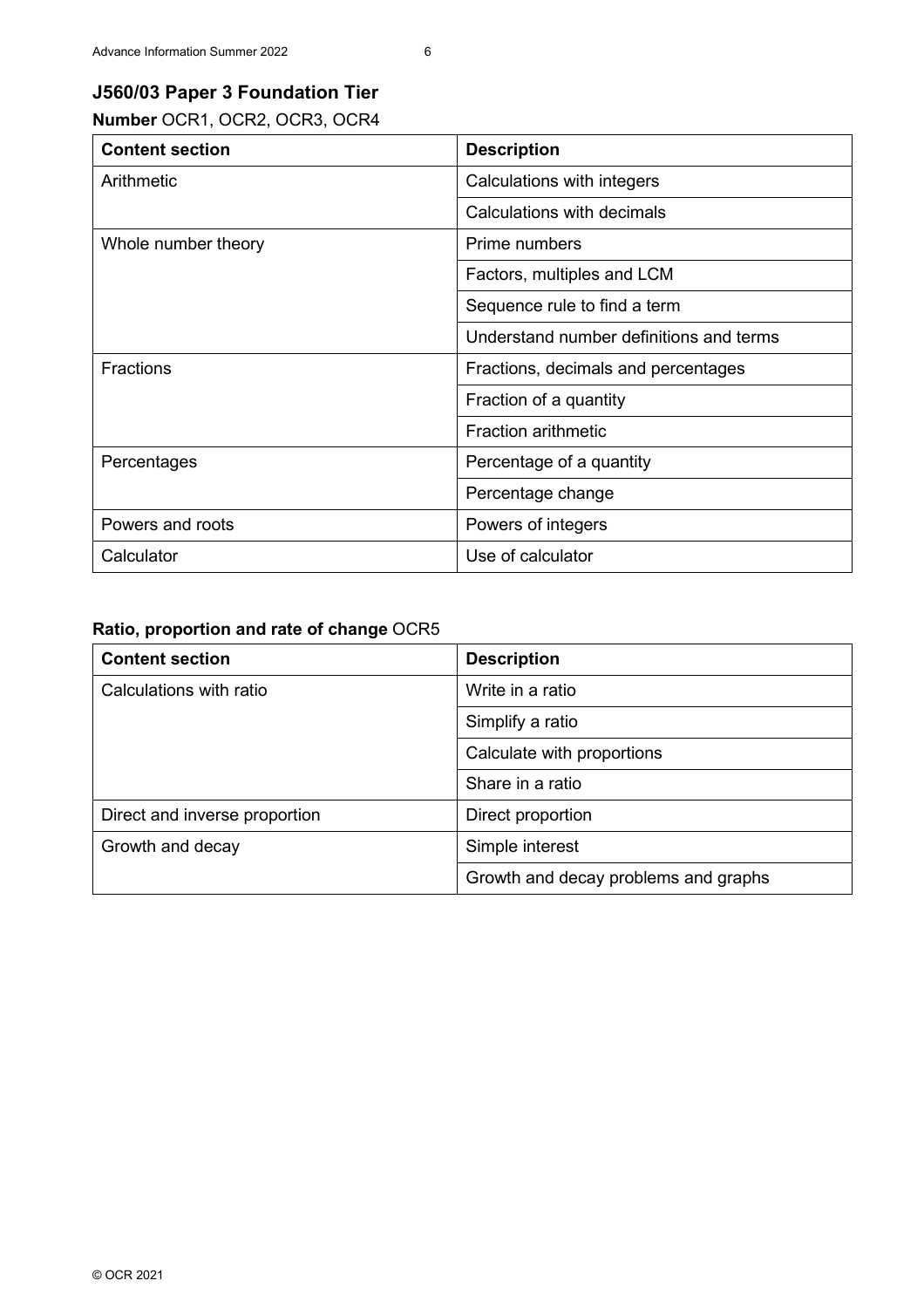#### **Algebra** OCR6, OCR7

| <b>Content section</b> | <b>Description</b>                      |
|------------------------|-----------------------------------------|
| Algebraic expressions  | Simply algebraic products and quotients |
|                        | Multiply out brackets and simplify      |
|                        | Factorise quadratic expressions         |
| Algebraic formulae     | Substitute into an expression           |
| Algebraic equations    | Solve linear equation                   |
|                        | Solve simultaneous equations            |
| Sequences              | Continue sequence                       |
| Graphs                 | Quadratic graphs                        |
|                        | Graphs of real-world contexts           |

#### **Geometry** OCR8, OCR9, OCR10

| <b>Content section</b>               | <b>Description</b>                         |
|--------------------------------------|--------------------------------------------|
| Conventions, notation and terms      | Symmetry                                   |
|                                      | Circle terms                               |
| Properties of polygons               | Quadrilaterals                             |
| Units of measurement                 | Mass, Volume, Density                      |
| Perimeter calculations               | Perimeters of triangles and quadrilaterals |
| Volume and surface area calculations | Cuboid and prism                           |

## **Probability** OCR11

| <b>Content section</b>                   | <b>Description</b>                         |
|------------------------------------------|--------------------------------------------|
| Basic probability and experiments        | Understand the probability scale           |
|                                          | Probability calculation                    |
| Combined events and probability diagrams | Listing outcomes and related probabilities |
|                                          | Tree diagram                               |
|                                          | Calculation with the laws of probability   |

| <b>Content section</b> | <b>Description</b> |
|------------------------|--------------------|
| Analysing data         | Averages           |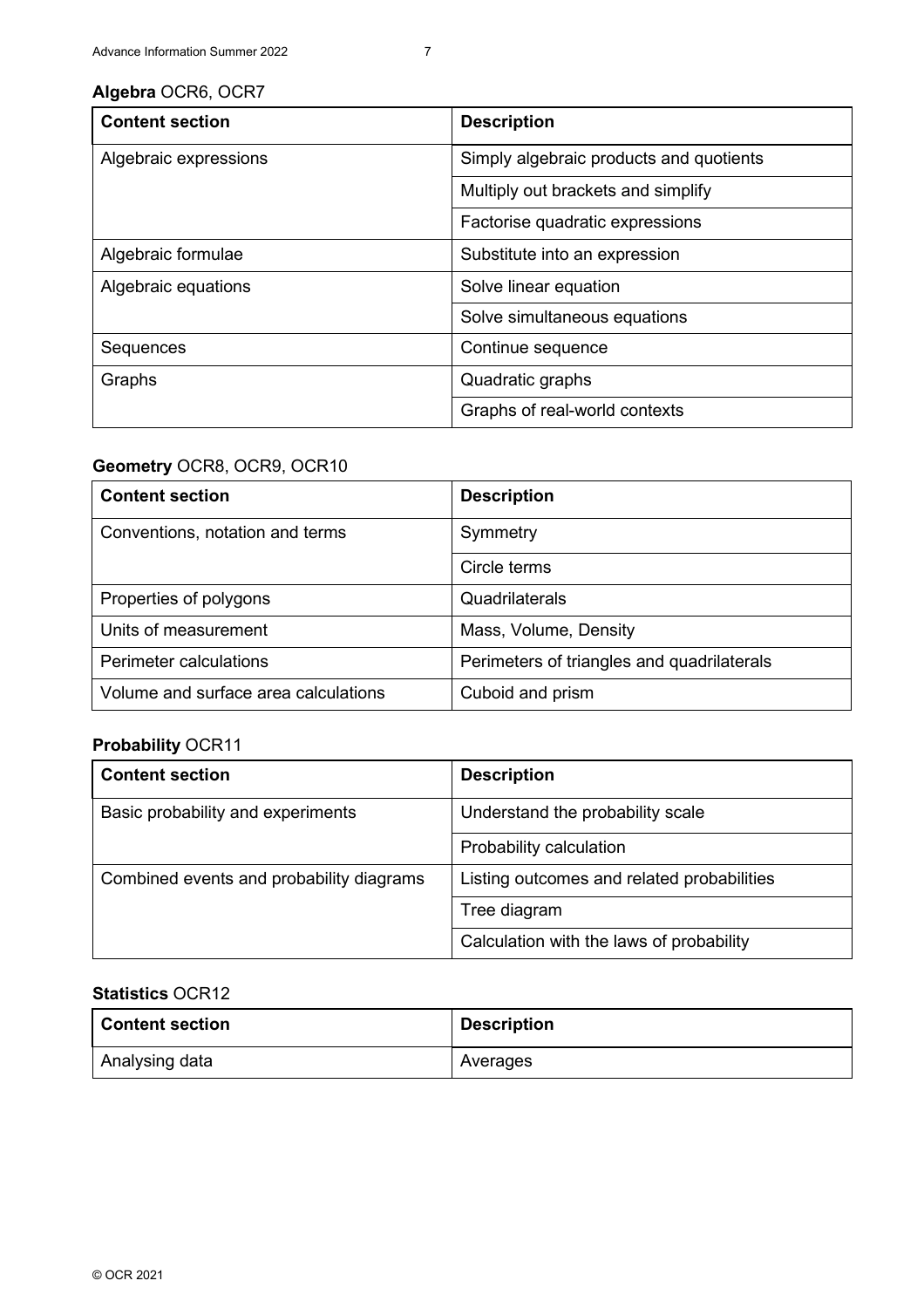## **J560/04 Paper 4 Higher Tier**

**Number** OCR1, OCR2, OCR3, OCR4

| <b>Content section</b>          | <b>Description</b>                 |
|---------------------------------|------------------------------------|
| Calculator                      | Quotients                          |
| Combining arithmetic operations | Priority of operations             |
| Percentages                     | Percentage calculations            |
|                                 | Percentage change                  |
|                                 | Reverse percentages                |
| Approximation and estimation    | Upper and lower bounds             |
| Standard form                   | Standard form representation       |
| Equivalence                     | Decimal, fractions and percentages |

#### **Ratio, proportion and rate of change** OCR5

| <b>Content section</b>        | <b>Description</b>                  |
|-------------------------------|-------------------------------------|
| Direct and inverse proportion | Direct proportion                   |
|                               | Solve ratio and proportion problems |
| Growth and decay              | Growth and decay problems           |

| <b>Content section</b>            | <b>Description</b>                 |
|-----------------------------------|------------------------------------|
| Algebraic expressions             | Factorise quadratic expressions    |
|                                   | Multiplying out brackets           |
|                                   | Algebraic fractions                |
|                                   | Substitute values into expressions |
|                                   | Formulate algebraic expressions    |
|                                   | Use of brackets                    |
| Algebraic inequalities            | Solving inequalities               |
| Graphs of equations and functions | Drawing and interpreting graphs    |
|                                   | Quadratic graphs                   |
|                                   | Equations of circles               |
| Proof                             | Algebraic proofs                   |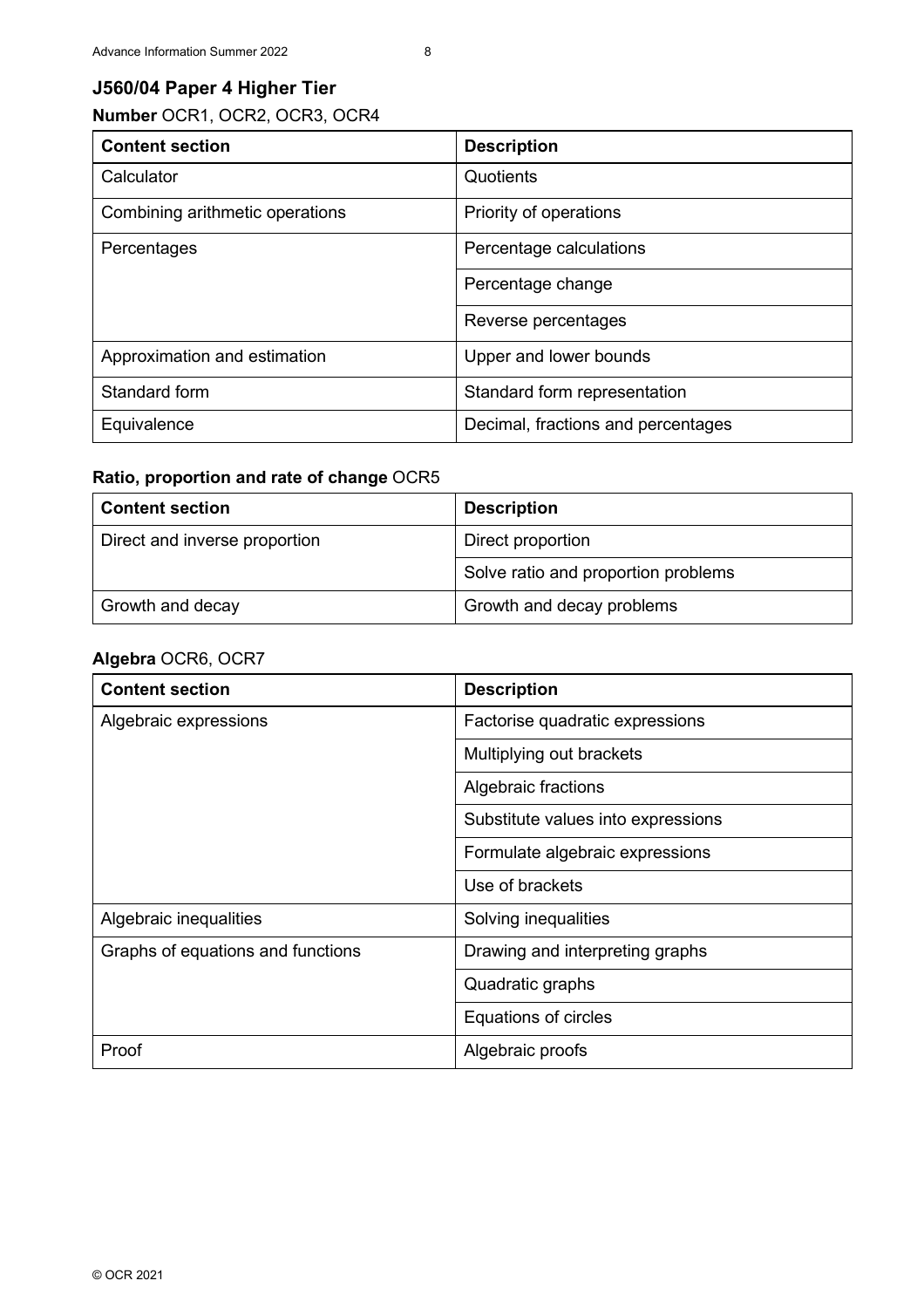| <b>Content section</b>               | <b>Description</b>                 |
|--------------------------------------|------------------------------------|
| Conventions, notation and terms      | Properties of a triangle           |
|                                      | Circle terms                       |
| Angles                               | Angles in polygons                 |
|                                      | Angle properties of parallel lines |
| Units of measurement                 | Units of length and time           |
| Compound units                       | Rates                              |
| Volume and surface area calculations | Volume of pyramid and sphere       |
| Circle geometry                      | Standard circle theorems           |
|                                      | Circumference of a circle          |
| Triangle mensuration                 | Pythagoras' Theorem                |

#### **Probability** OCR11

| <b>Content section</b>                   | <b>Description</b>                       |
|------------------------------------------|------------------------------------------|
| Combined events and probability diagrams | Enumeration                              |
|                                          | Calculation with the laws of probability |
|                                          | <b>Conditional probability</b>           |

| <b>Content section</b>             | <b>Description</b>            |
|------------------------------------|-------------------------------|
| Interpreting and representing data | Collecting data               |
|                                    | Scatter diagrams and outliers |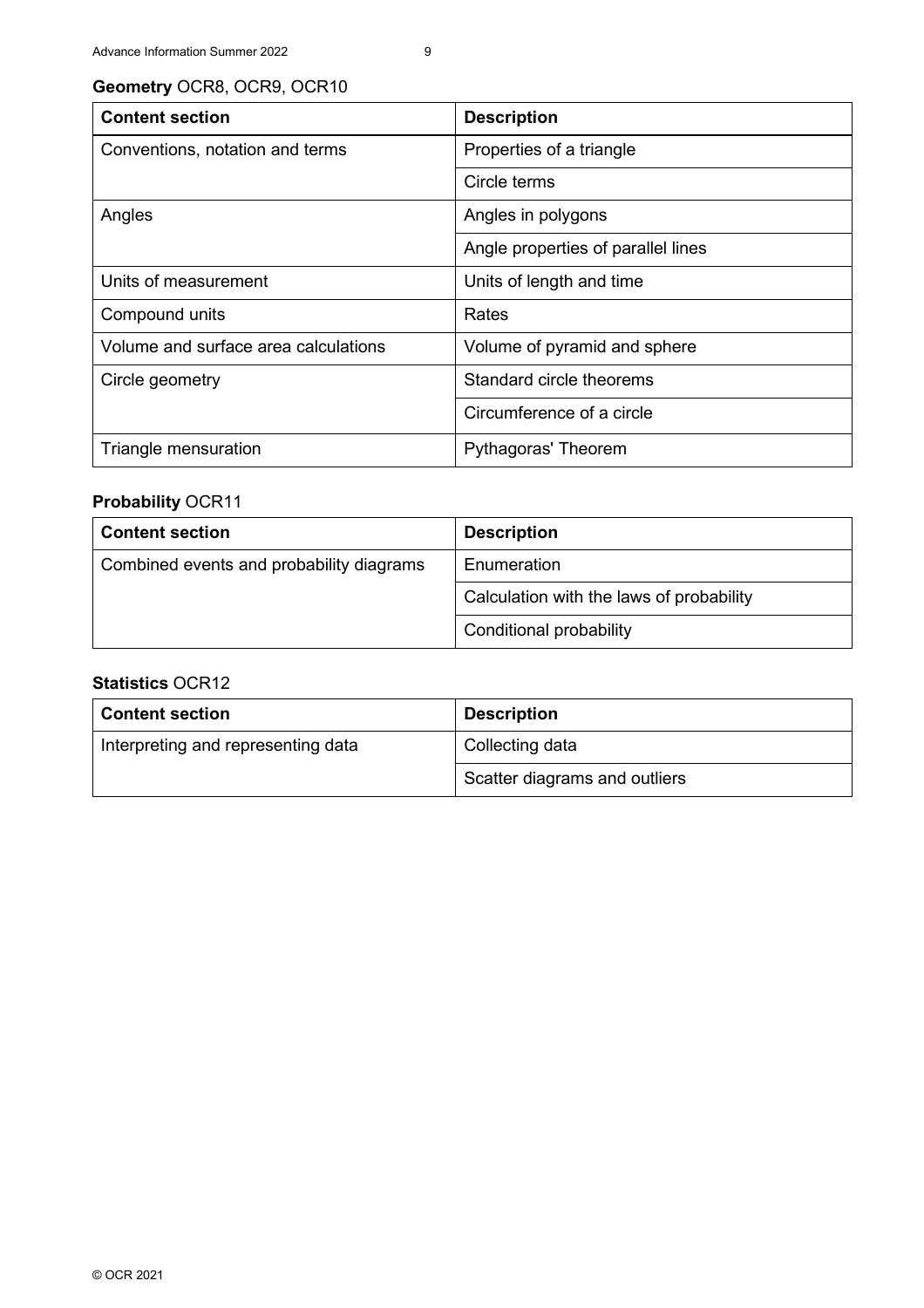## **J560/05 Paper 5 Higher Tier**

**Number** OCR1, OCR2, OCR3, OCR4

| <b>Content section</b>       | <b>Description</b>           |
|------------------------------|------------------------------|
| Arithmetic                   | <b>Fraction arithmetic</b>   |
|                              | Decimal arithmetic           |
| Whole number theory          | Types of numbers             |
|                              | Factors and multiples        |
| Fractions                    | Decimals and fractions       |
|                              | Recurring decimals           |
| Percentages                  | Percentage calculations      |
|                              | Percentage change            |
| Powers and roots             | Index notation               |
|                              | Powers of integers           |
|                              | Laws of indices              |
|                              | Surds and exact calculations |
| Approximation and estimation | Rounding                     |
|                              | Estimation                   |
| Standard form                | Standard form representation |
|                              | Standard form calculation    |

#### **Ratio, proportion and rate of change** OCR5

| <b>Content section</b>        | <b>Description</b> |
|-------------------------------|--------------------|
| Ratios                        | Simplify ratios    |
|                               | Use ratio          |
| Direct and inverse proportion | Inverse proportion |

| <b>Content section</b> | <b>Description</b>                 |
|------------------------|------------------------------------|
| Algebraic expressions  | Simplifying algebraic expressions  |
|                        | Formulate algebraic expressions    |
|                        | Multiplying out brackets           |
|                        | Rearranging formulae               |
|                        | Substitute values into expressions |
|                        | Use of brackets                    |
| Algebraic formulae     | Use kinematics formulae            |
| Algebraic equations    | Quadratic equations                |
|                        | Approximate solutions by iteration |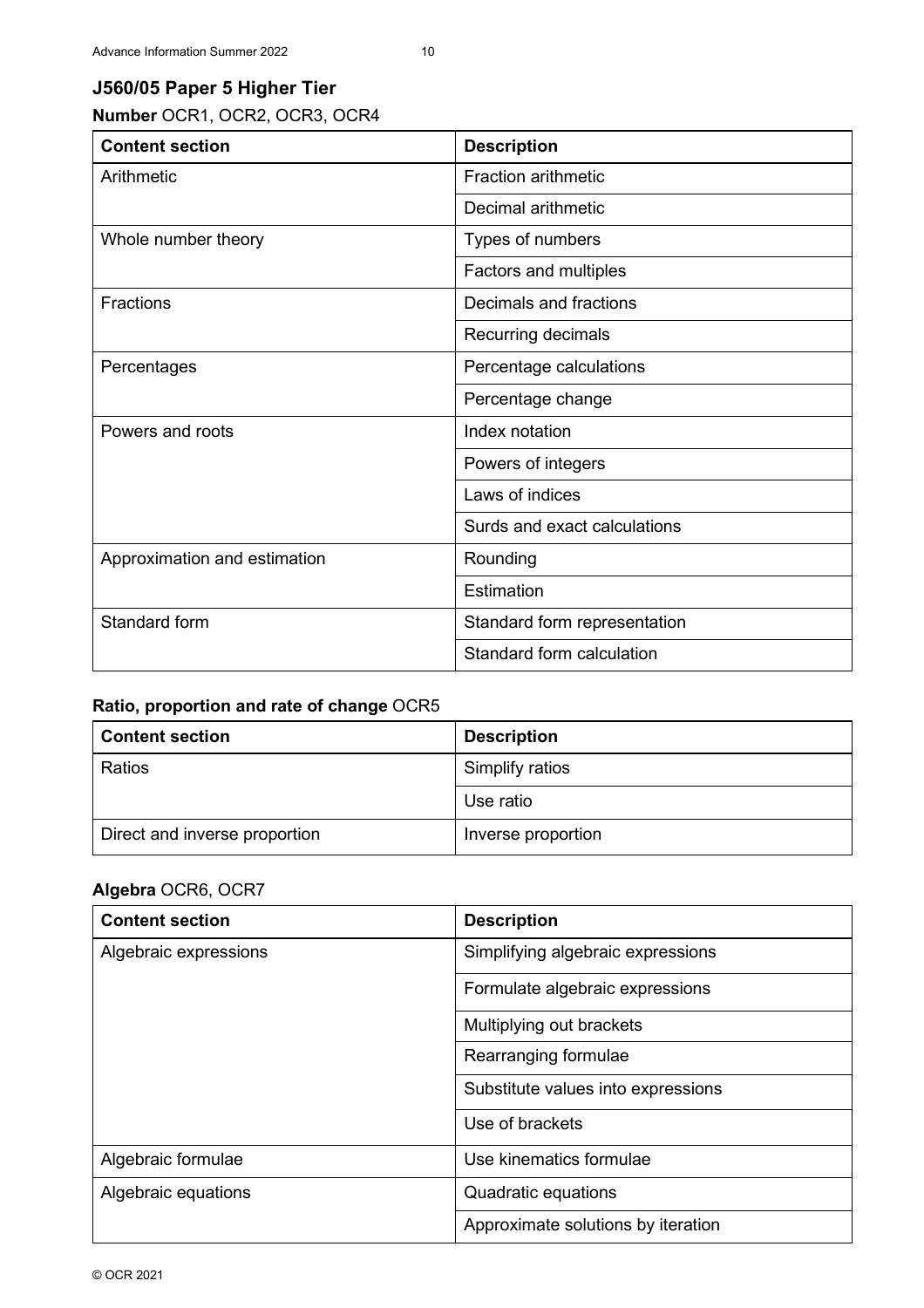| <b>Content section</b>            | <b>Description</b>               |
|-----------------------------------|----------------------------------|
| Graphs of equations and functions | Equations of circles             |
|                                   | Drawing and interpreting graphs  |
|                                   | Distance/speed – time graphs     |
| Straight line graphs              | Parallel and perpendicular lines |
|                                   | Equation of a line               |

| <b>Content section</b>          | <b>Description</b>                             |
|---------------------------------|------------------------------------------------|
| Units and measurement           | Units of speed, distance and time              |
| Plane isometric transformations | Transformations                                |
| Constructions and loci          | Construct loci                                 |
|                                 | Maps, bearings and scale drawings              |
| Circle geometry                 | Circumference of a circle and length of an arc |
| Area calculations               | Area of a rectangle                            |
| Triangle mensuration            | Trigonometry                                   |
|                                 | Exact trigonometric ratios                     |

#### **Probability** OCR11

| <b>Content section</b>                   | <b>Description</b>                      |
|------------------------------------------|-----------------------------------------|
| Basic probability and experiments        | Relative frequency                      |
|                                          | Equally likely outcomes and probability |
| Combined events and probability diagrams | Venn diagrams and sets                  |
|                                          | Conditional probability                 |

| <b>Content section</b>             | <b>Description</b>          |
|------------------------------------|-----------------------------|
| Analysing Data                     | Graphical misrepresentation |
| Interpreting and representing data | Pie chart                   |
|                                    | Line graph and time series  |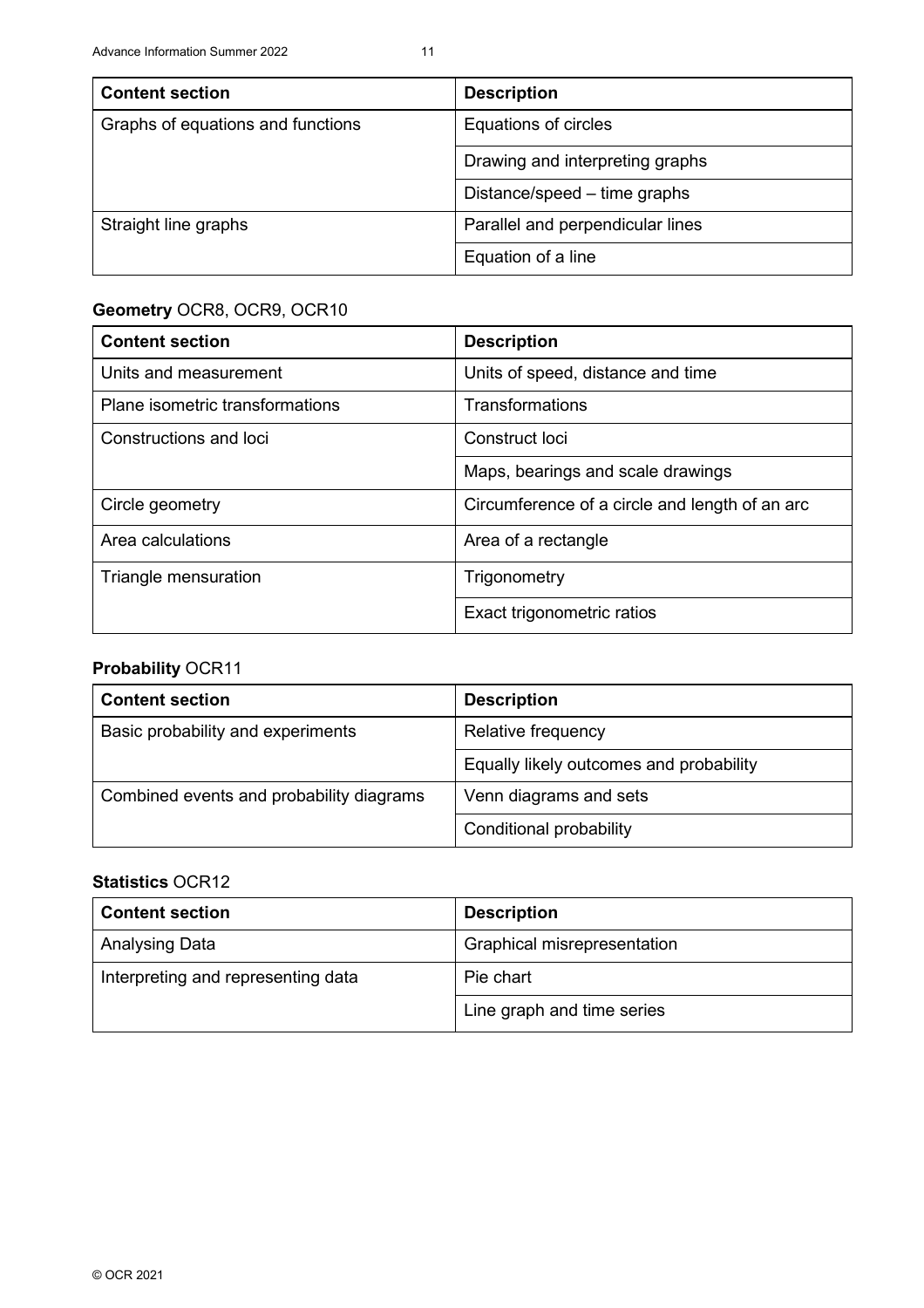## **J560/06 Paper 6 Higher Tier**

**Number** OCR1, OCR2, OCR3, OCR4

| <b>Content section</b>       | <b>Description</b>           |
|------------------------------|------------------------------|
| Whole number theory          | Types of numbers             |
|                              | <b>Factors and multiples</b> |
| Percentages                  | Percentage change            |
|                              | Reverse percentages          |
| Powers and roots             | Index notation               |
|                              | Laws of indices              |
| Approximation and estimation | Rounding                     |
| Standard form                | Standard form calculation    |

#### **Ratio, proportion and rate of change** OCR5

| <b>Content section</b>        | <b>Description</b>         |
|-------------------------------|----------------------------|
| Ratios                        | Use ratio                  |
|                               | Calculate with proportions |
| Direct and inverse proportion | Direct proportion          |
| Growth and decay              | Growth and decay problems  |

| <b>Content section</b>            | <b>Description</b>                |
|-----------------------------------|-----------------------------------|
| Algebraic expressions             | Simplifying algebraic expressions |
|                                   | Completing the square             |
|                                   | Multiplying out brackets          |
|                                   | Formulate algebraic expressions   |
|                                   | Rearranging formulae              |
|                                   | Factorise expressions             |
|                                   | Use of brackets                   |
| Algebraic equations               | Linear equations                  |
|                                   | Quadratic equations               |
| Algebraic inequalities            | <b>Graphical inequalities</b>     |
| Graphs of equations and functions | Features and types of graphs      |
|                                   | Trigonometric graphs              |
|                                   | Transformations of graphs         |
|                                   | Drawing and interpreting graphs   |
|                                   | Solution set for inequalities     |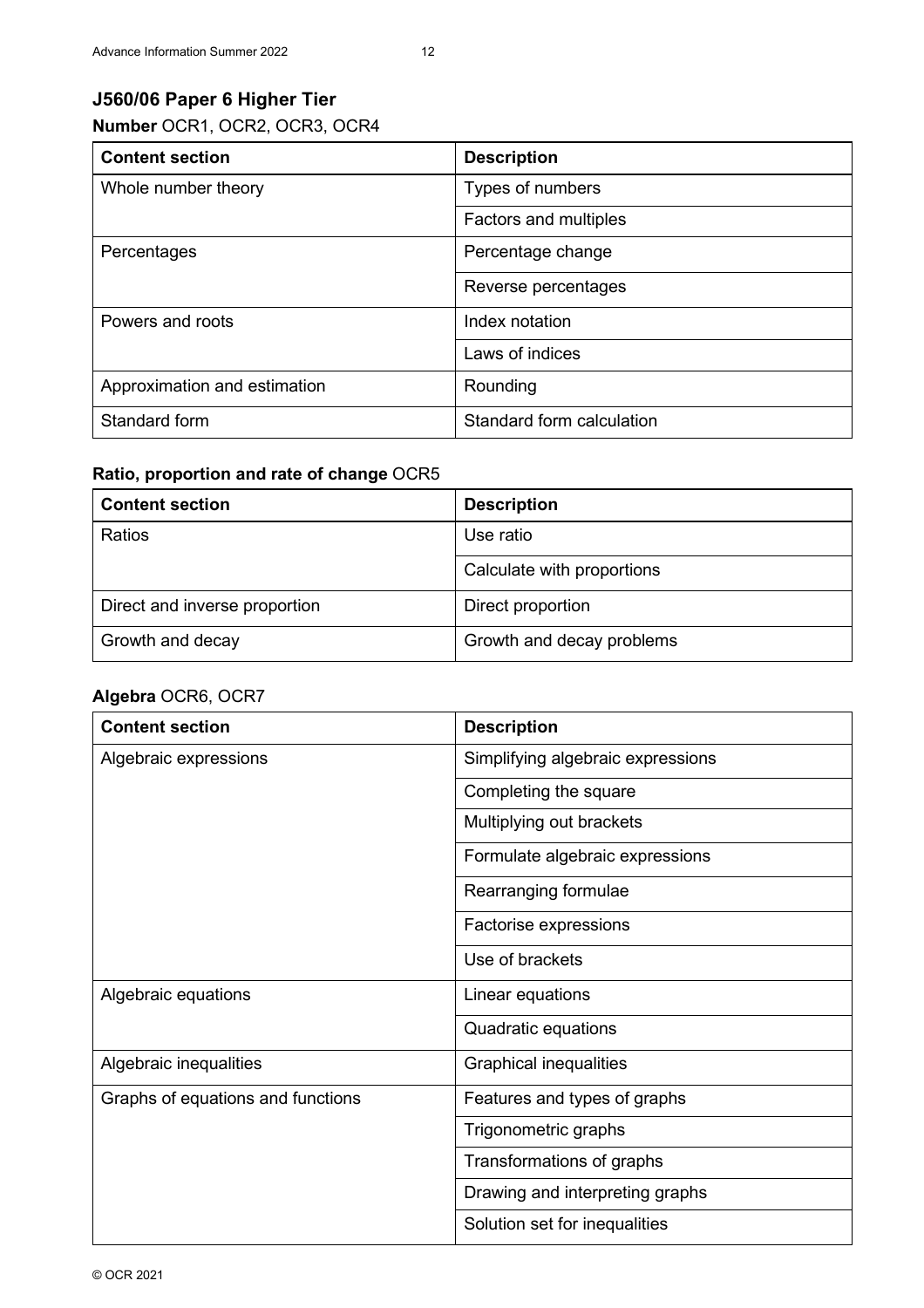| <b>Content section</b>               | <b>Description</b>                                                 |
|--------------------------------------|--------------------------------------------------------------------|
| Congruency                           | Reasons for congruency                                             |
| Similarity                           | Length, area and volume scale factors of similar<br>figures        |
| Units of measurement                 | Units of money, distance, time, density, mass,<br>volume and area. |
| Area calculations                    | Area of a triangle                                                 |
| Volume and surface area calculations | Cuboid and prism                                                   |
| Circle geometry                      | Area and circumference of a circle                                 |
| Triangle mensuration                 | Trigonometry                                                       |
|                                      | Solving non-right-angled triangles                                 |

## **Probability** OCR11

| <b>Content section</b>                   | <b>Description</b>                       |
|------------------------------------------|------------------------------------------|
| Basic probability and experiments        | Equally likely outcomes and probability  |
| Combined events and probability diagrams | Sample spaces                            |
|                                          | Enumeration                              |
|                                          | Calculation with the laws of probability |
|                                          | Conditional probability                  |

| <b>Content section</b>             | <b>Description</b>   |
|------------------------------------|----------------------|
| Interpreting and representing data | Cumulative frequency |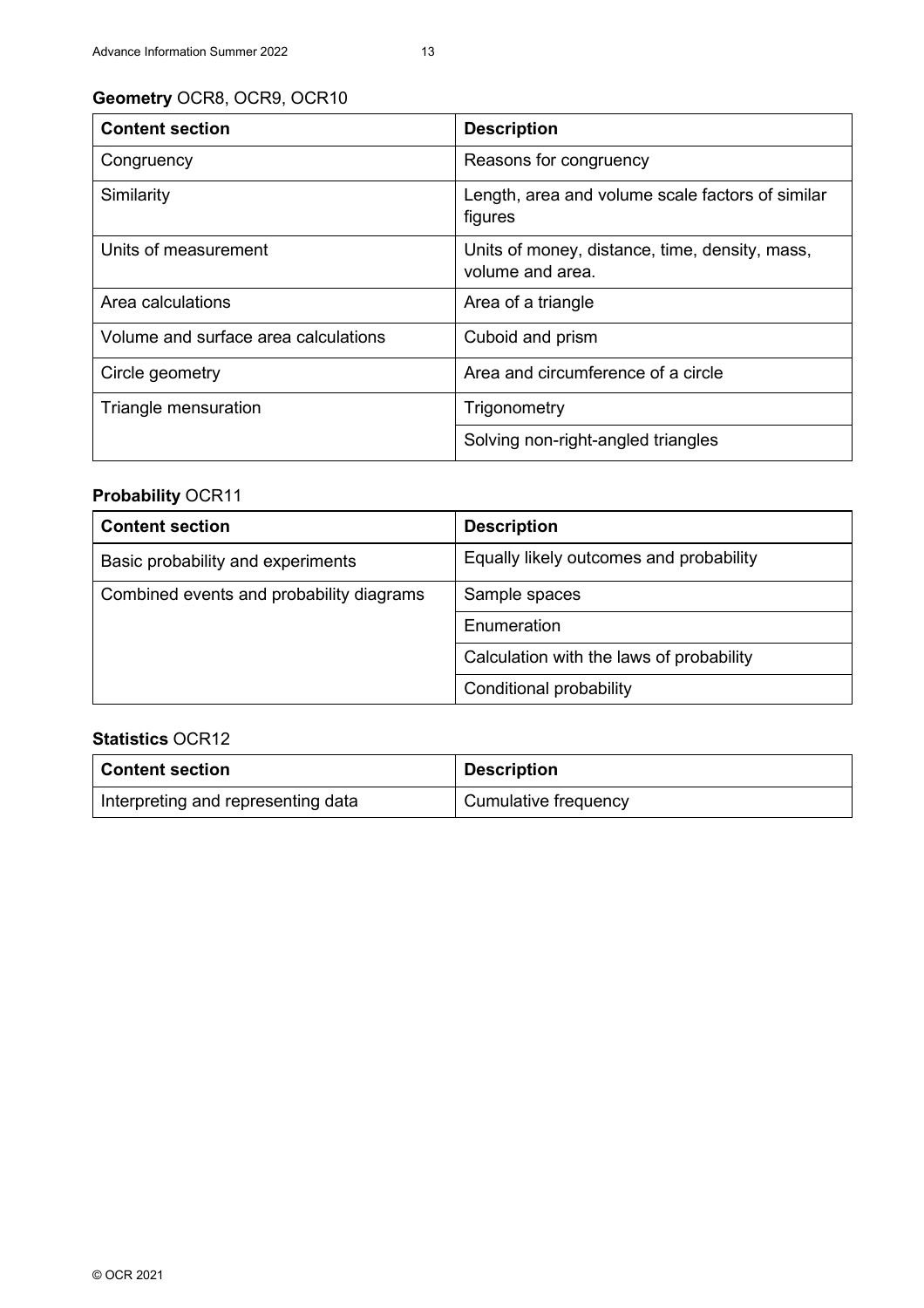## **FOUNDATION TIER**

**Number** OCR1, OCR2, OCR3, OCR4

| <b>Content section</b>                       | <b>Description</b>                            |
|----------------------------------------------|-----------------------------------------------|
| Arithmetic                                   | Four rules with integers                      |
|                                              | Money calculations                            |
|                                              | Priority of operations                        |
|                                              | Inverse operations                            |
| Whole number theory                          | Understand number definitions and terms       |
|                                              | Prime numbers                                 |
|                                              | Factors, multiples and LCM                    |
|                                              | Sequence rule to find a term                  |
| Calculations with integers                   | Arithmetic with positive and negative numbers |
|                                              | Division of a quantity                        |
|                                              | Calculations with decimals                    |
| <b>Fractions</b>                             | Fraction, decimals and percentages            |
|                                              | Fraction of a quantity                        |
|                                              | <b>Fraction arithmetic</b>                    |
| Percentages                                  | Percentage conversions                        |
|                                              | Percentages of quantities                     |
|                                              | Percentage change                             |
|                                              | Reverse percentages                           |
| Powers and roots                             | Powers of integers                            |
| Ordering fractions, decimals and percentages | Listing in order                              |
| Calculator                                   | Use of calculator                             |
| Standard form                                | Standard form notation                        |
|                                              | Standard form calculations                    |
| Approximation and estimation                 | Rounding                                      |
|                                              | Upper and lower bounds                        |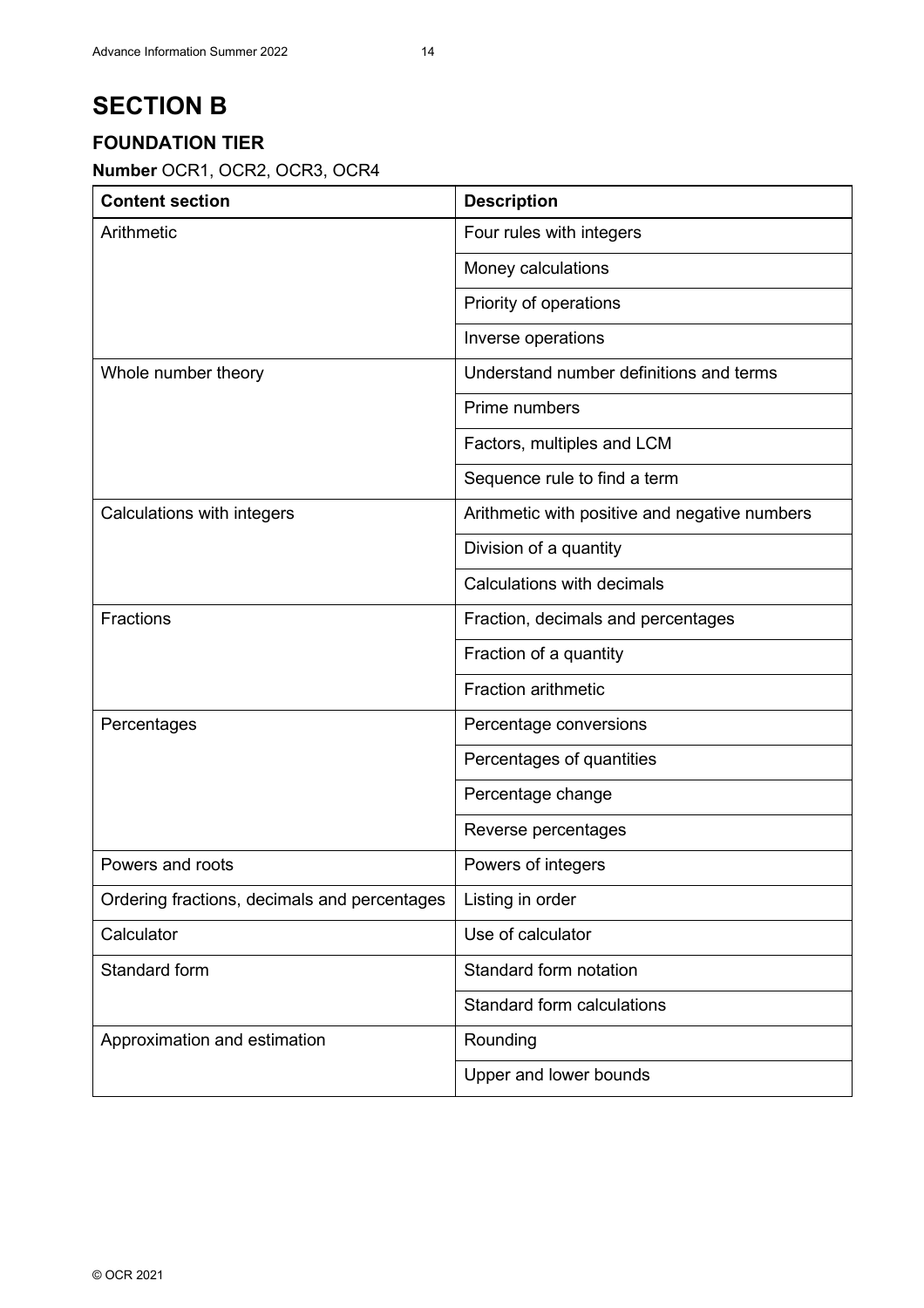## **Ratio, proportion and rate of change** OCR5

| <b>Content section</b>        | <b>Description</b>                   |
|-------------------------------|--------------------------------------|
| Calculations with ratio       | Write in a ratio                     |
|                               | Simplify ratio                       |
|                               | Share into a ratio                   |
|                               | Use a ratio                          |
|                               | Interpreting ratio                   |
|                               | Calculate with proportions           |
| Direct and inverse proportion | Direct proportion                    |
|                               | Inverse proportion                   |
| Growth and decay              | Simple interest                      |
|                               | Growth and decay problems and graphs |

| <b>Content section</b> | <b>Description</b>                                         |
|------------------------|------------------------------------------------------------|
| Algebraic expressions  | Factorising expressions including quadratic<br>expressions |
|                        | Simplifying algebraic expressions                          |
|                        | Multiplying out brackets and simplify                      |
|                        | Simply algebraic products and quotients                    |
|                        | Formulate algebraic expressions                            |
| Algebraic formulae     | Substitute into an expression                              |
| Algebraic equations    | Equations and identities                                   |
|                        | Solve linear equations                                     |
|                        | Solve quadratic equations                                  |
|                        | Solve simultaneous equations                               |
|                        | Rearrange equations                                        |
| Sequences              | Continue sequence                                          |
| Inequalities           | Solving inequalities                                       |
| Language of functions  | <b>Function machines</b>                                   |
| Graphs                 | Equation of a straight line                                |
|                        | Quadratic graphs                                           |
|                        | Graphs of real-world contexts                              |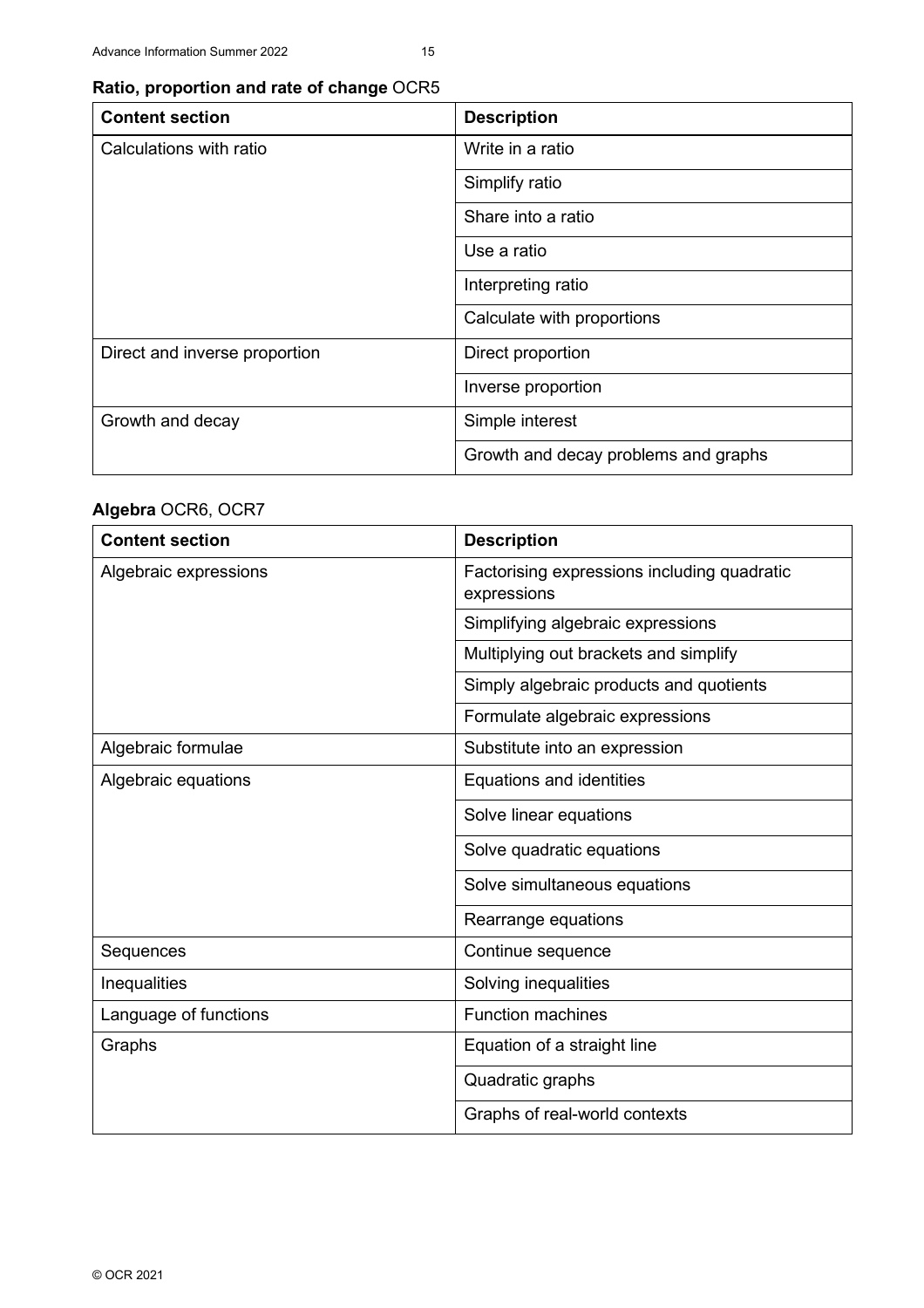| <b>Content section</b>               | <b>Description</b>                                                                  |
|--------------------------------------|-------------------------------------------------------------------------------------|
| Conventions, notation and terms      | Symmetry                                                                            |
|                                      | Circle terms                                                                        |
|                                      | Polygons                                                                            |
| Ruler and compass constructions      | Construct and interpret angle bisector, line<br>bisector and distance from a point. |
| Angles                               | Properties of parallel lines                                                        |
| Properties of polygons               | Quadrilaterals                                                                      |
| 3-dimensional solids                 | Properties of solids                                                                |
| Similarity                           | <b>Transformations</b>                                                              |
| Vectors                              | Column vectors                                                                      |
| Units of measurement                 | Time, Money, Mass, Volume, Density                                                  |
| Compound units                       | Rates                                                                               |
| Maps and scale diagrams              | <b>Bearings</b>                                                                     |
| Perimeter calculations               | Perimeters of triangles and quadrilaterals                                          |
| Area calculations                    | Area of a rectangle                                                                 |
|                                      | Area of a triangle                                                                  |
|                                      | Area of a circle                                                                    |
|                                      | Area of composite shapes                                                            |
| Volume and surface area calculations | Volume and surface area including cuboid, prism,<br>cylinder, pyramid and sphere    |
| Triangle mensuration                 | Trigonometry                                                                        |
|                                      | Exact trigonometric ratios                                                          |

#### **Probability** OCR11

| <b>Content section</b>                   | <b>Description</b>                         |
|------------------------------------------|--------------------------------------------|
| Basic probability and experiments        | Understand the probability scale           |
|                                          | Probability of equally likely events       |
|                                          | Relative frequency                         |
|                                          | Probability calculation                    |
| Combined events and probability diagrams | Listing outcomes and related probabilities |
|                                          | Tree diagram                               |
|                                          | Calculation with the laws of probability   |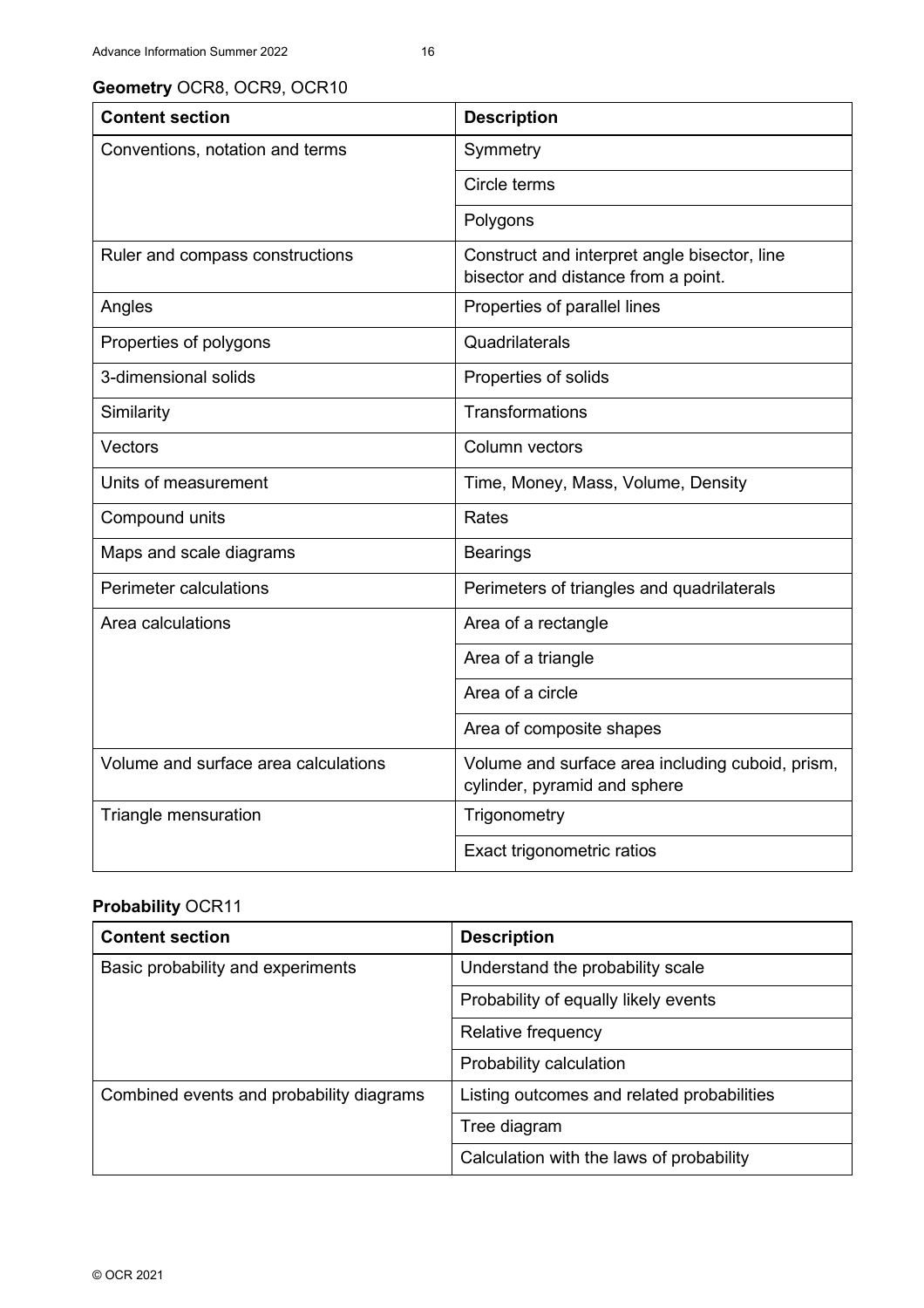| <b>Content section</b>             | <b>Description</b>              |
|------------------------------------|---------------------------------|
| Analysing data                     | Averages and range              |
|                                    | Scatter diagram and correlation |
|                                    | Graphical misrepresentation     |
| Interpreting and representing data | Bar chart and pie chart         |
|                                    | Frequency tree                  |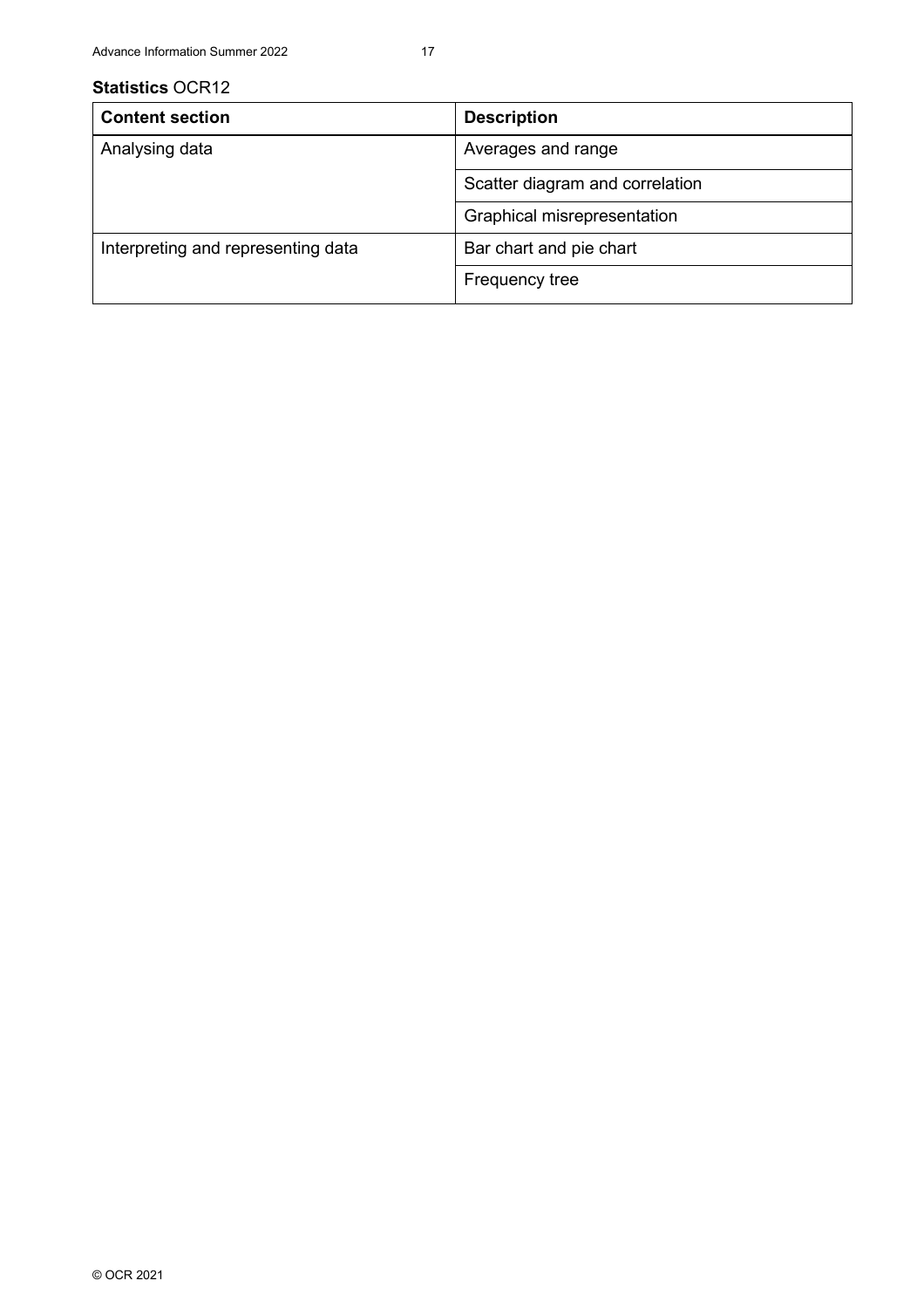### **HIGHER TIER**

**Number** OCR1, OCR2, OCR3, OCR4

| <b>Content section</b>          | <b>Description</b>                  |
|---------------------------------|-------------------------------------|
| Arithmetic                      | <b>Fraction arithmetic</b>          |
|                                 | Decimal arithmetic                  |
| Whole number theory             | Types of numbers                    |
|                                 | Factors and multiples               |
| Calculator                      | Quotients                           |
| Combining arithmetic operations | Priority of operations              |
| <b>Fractions</b>                | Decimals and fractions              |
|                                 | Recurring decimals                  |
| Percentages                     | Percentage calculations             |
|                                 | Percentage change                   |
|                                 | Reverse percentages                 |
| Powers and roots                | Index notation                      |
|                                 | Powers of integers                  |
|                                 | Laws of indices                     |
|                                 | Surds and exact calculations        |
| Approximation and estimation    | Rounding                            |
|                                 | Upper and lower bounds              |
|                                 | Estimation                          |
| Standard form                   | Standard form representation        |
|                                 | Standard form calculation           |
| Equivalence                     | Decimals, fractions and percentages |

#### **Ratio, proportion and rate of change** OCR5

| <b>Content section</b>        | <b>Description</b>                  |
|-------------------------------|-------------------------------------|
| Ratios                        | Simplify ratios                     |
|                               | Use ratio                           |
|                               | Calculate with proportions          |
| Direct and inverse proportion | Direct proportion                   |
|                               | Solve ratio and proportion problems |
|                               | Inverse proportion                  |
| Growth and decay              | Growth and decay problems           |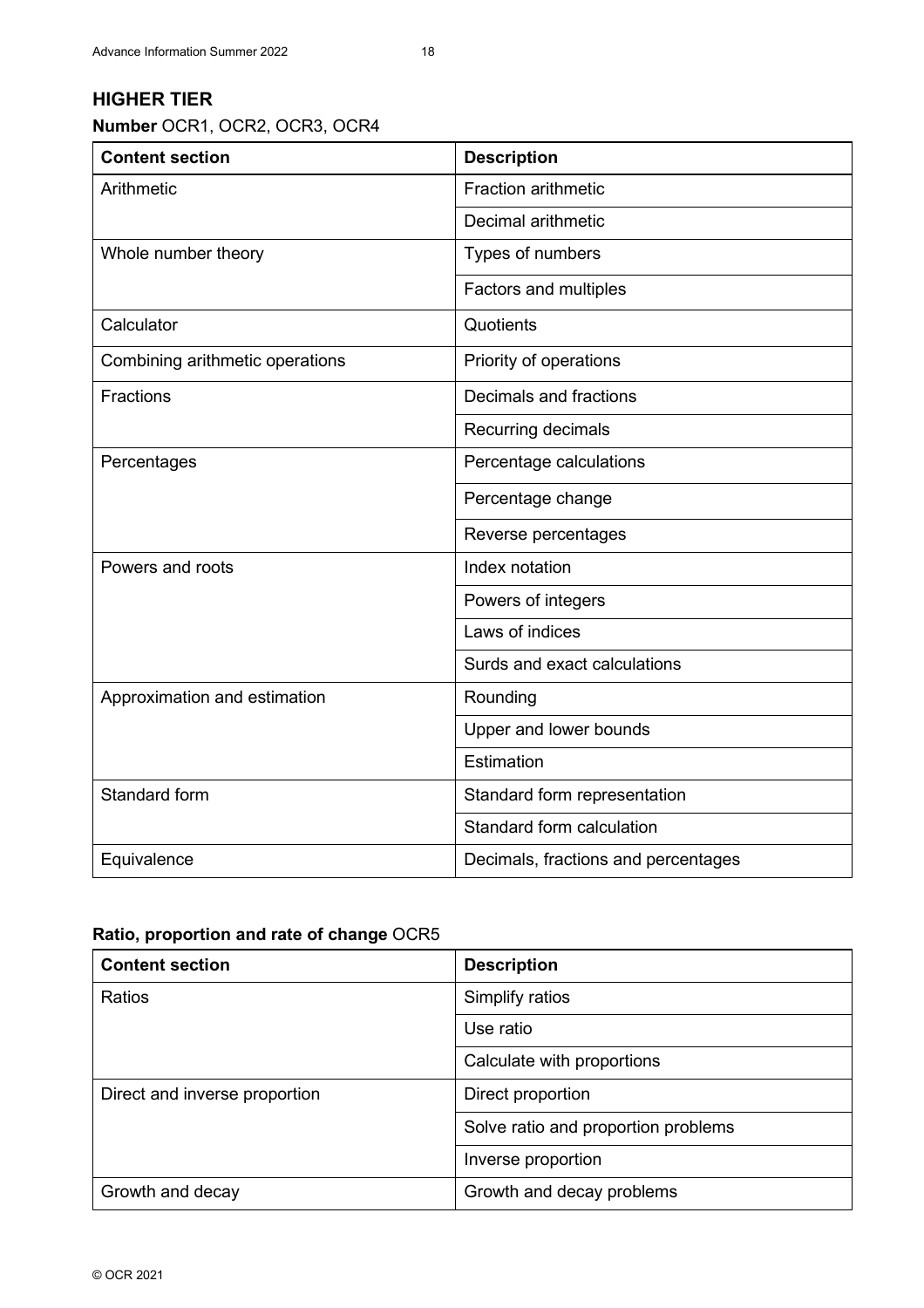| <b>Content section</b>            | <b>Description</b>                                       |
|-----------------------------------|----------------------------------------------------------|
| Algebraic expressions             | Simplifying algebraic expressions                        |
|                                   | Factorise expressions including quadratic<br>expressions |
|                                   | Multiplying out brackets                                 |
|                                   | Completing the square                                    |
|                                   | Algebraic fractions                                      |
|                                   | Formulate algebraic expressions                          |
|                                   | Rearranging formulae                                     |
|                                   | Substitute values into expressions                       |
|                                   | Use of brackets                                          |
| Algebraic formulae                | Use kinematics formulae                                  |
| Algebraic equations               | Linear equations                                         |
|                                   | Solving inequalities                                     |
|                                   | Quadratic equations                                      |
|                                   | Approximate solutions by iteration                       |
| Algebraic inequalities            | <b>Graphical inequalities</b>                            |
| Graphs of equations and functions | Features and types of graphs                             |
|                                   | Trigonometric graphs                                     |
|                                   | Equations of circles                                     |
|                                   | Transformations of graphs                                |
|                                   | Drawing and interpreting graphs                          |
|                                   | Solution set for inequalities                            |
|                                   | Distance/speed-time graphs                               |
| Straight line graphs              | Parallel and perpendicular lines                         |
|                                   | Equation of a line                                       |
| Proof                             | Algebraic proofs                                         |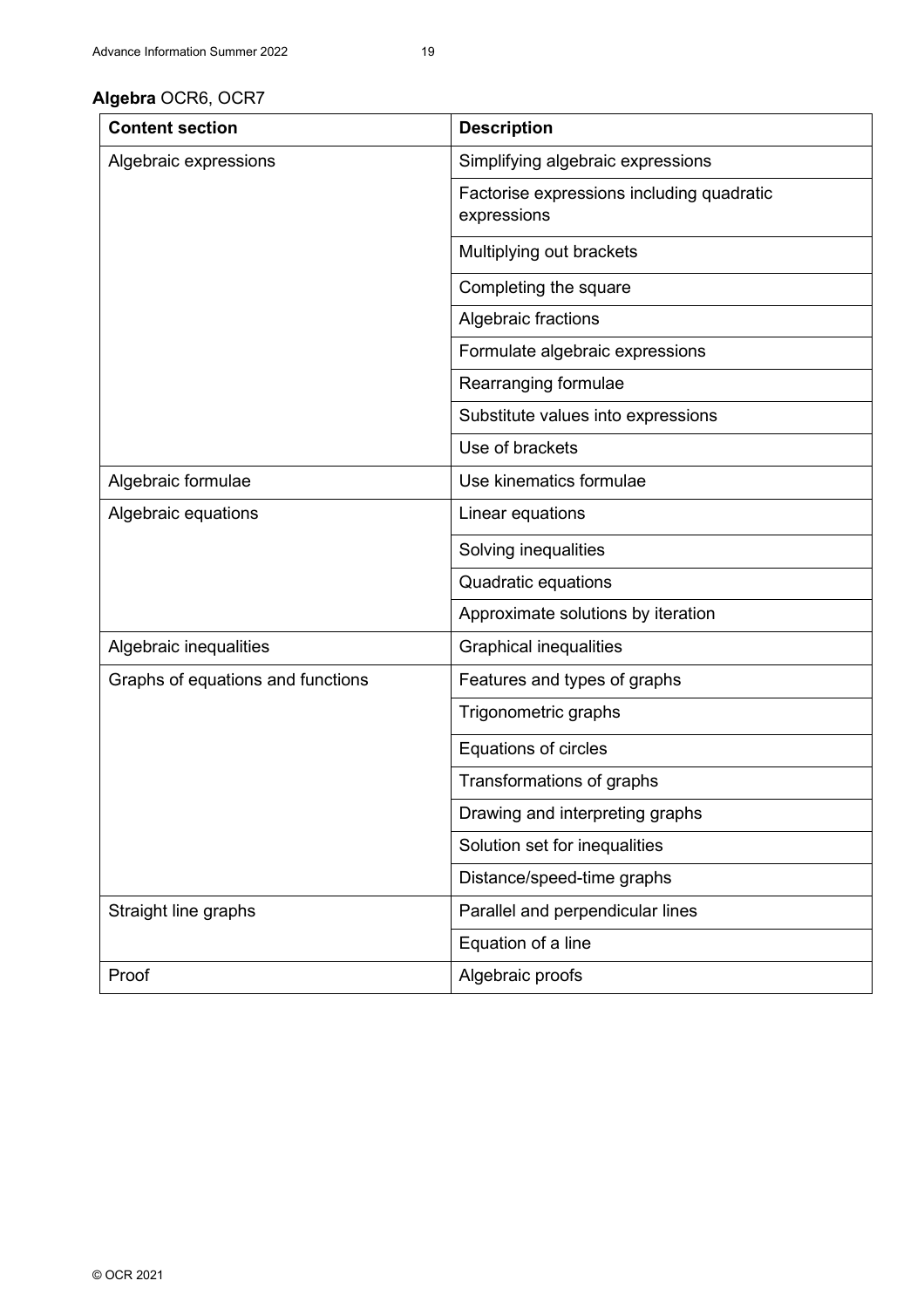| <b>Content section</b>               | <b>Description</b>                                                                |
|--------------------------------------|-----------------------------------------------------------------------------------|
| Conventions, notation and terms      | Properties of a triangle                                                          |
|                                      | Circle terms                                                                      |
| Angles                               | Angles in polygons                                                                |
|                                      | Angle properties of parallel lines                                                |
| Similarity                           | Length, area and volume scale factors of similar<br>figures                       |
| Units of measurement                 | Units of money, speed, distance, length, time,<br>density, mass, volume and area. |
| Compound units                       | Rates                                                                             |
| Plane isometric transformations      | Transformations                                                                   |
| Congruency                           | Reasons for congruency                                                            |
| Volume and surface area calculations | Volume and surface area including cuboid, prism,<br>pyramid and sphere            |
| Constructions and loci               | Construct loci                                                                    |
|                                      | Maps, bearings and scale drawings                                                 |
| Circle geometry                      | Standard circle theorems                                                          |
|                                      | Area and circumference of a circle and length of<br>an arc                        |
| Area calculations                    | Area of a rectangle                                                               |
|                                      | Area of a triangle                                                                |
| Triangle mensuration                 | Trigonometry                                                                      |
|                                      | Pythagoras' Theorem                                                               |
|                                      | Exact trigonometric ratios                                                        |
|                                      | Solving non-right-angled triangles                                                |

## **Probability** OCR11

| <b>Content section</b>                   | <b>Description</b>                       |
|------------------------------------------|------------------------------------------|
| Basic probability and experiments        | Relative frequency                       |
|                                          | Equally likely outcomes and probability  |
| Combined events and probability diagrams | Enumeration                              |
|                                          | Sample spaces                            |
|                                          | Venn diagrams and sets                   |
|                                          | Calculation with the laws of probability |
|                                          | Conditional probability                  |